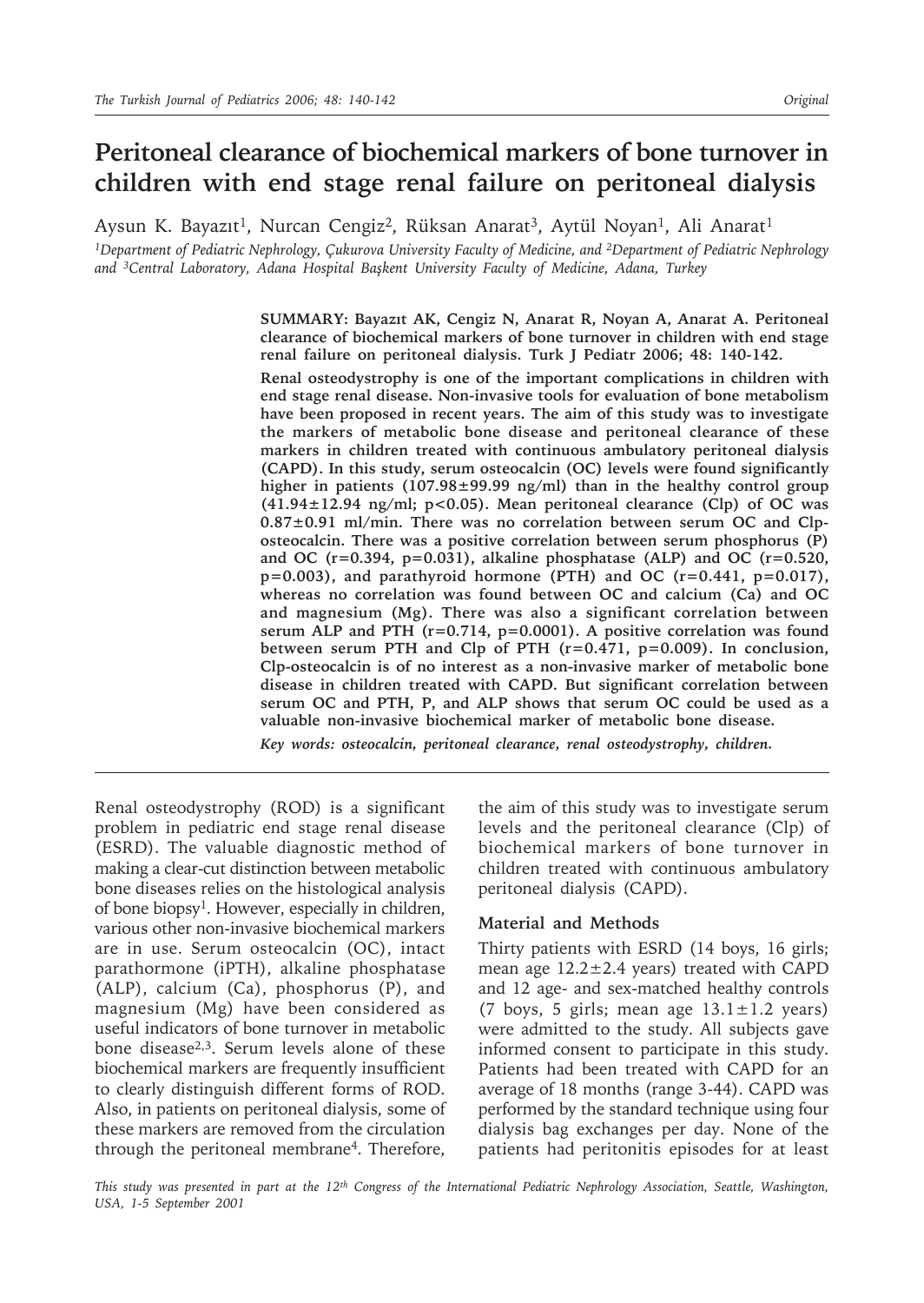the preceding two months before the study periods, and no patient showed signs of liver disease or disorders affecting extraosseous collagen turnover. No patient used drugs known to influence peritoneal permeability. Studies were performed during 24-hour periods with patients on their usual regimen of CAPD. Fasting blood samples were drawn early in the morning. Serum and peritoneal Ca, creatinine, ALP, and Mg were measured by standard laboratory techniques. OC and

serum OC and Clp-osteocalcin. There was a positive correlation between serum P and OC  $(r=0.394, p=0.031)$ , ALP and OC  $(r=0.520,$  $p=0.003$ ), and PTH and OC ( $r=0.441$ , p=0.017), whereas no correlation was found between either OC and Ca or OC and Mg. There was also a significant correlation between serum ALP and PTH  $(r=0.714, p=0.0001)$ . A positive correlation was found between serum PTH and Clp of PTH  $(r=0.471, p=0.009)$ . Results are summarized in Tables I and II.

**Table I.** Serum Level and Peritoneal Clearance of Biochemical Parameters

|             | Serum mean $\pm$ SD<br>median (min-max) | Peritoneal clearance (ml/min)<br>$mean \pm SD$<br>median (min-max) |
|-------------|-----------------------------------------|--------------------------------------------------------------------|
| ALP         | $270.13 \pm 287.67$                     | $0.04 \pm 0.03$                                                    |
| (IU/L)      | 185 (42-1095)                           | $0.037$ $(0.00-0.16)$                                              |
| PTH         | $616.00 \pm 657.87$                     | $0.84 \pm 1.52$                                                    |
| (pg/ml)     | $0.47$ $(0.01-2.50)$                    | $0.22$ $(0.01-6.50)$                                               |
| Osteocalcin | $107.98 \pm 99.99$                      | $0.87 \pm 0.91$                                                    |
| (ng/ml)     | 68.5 (14.70-420)                        | $0.58$ $(0.05-4.27)$                                               |

ALP: Alkaline phosphatase. PTH: Parathyroid hormone.

**Table II.** Correlations Among Markers

| $r=0.394$ , $p=0.031$  |
|------------------------|
| $r=0.520$ , $p=0.003$  |
| $r=0.714$ , $p=0.0001$ |
| $r=0.441$ , $p=0.017$  |
| $r=0.471$ , $p=0.009$  |
|                        |

ALP: Alkaline phosphatase. S: Serum. PTH: Parathyroid hormone. P: Phosphorus. OC: Osteocalcin. Clp: Peritoneal clearance.

iPTH were measured by chemiluminescence immunometric assays (Diagnostic Products Corporation, Ca, USA). Clp of OC, ALP and PTH was calculated using the standard formula, Quantitative data were expressed as mean±SD and results were compared by Mann-Whitney U test. Variables were correlated using conventional regression analysis.

### **Results**

Serum OC levels were found significantly higher in patients  $(107.98 \pm 99.99 \text{ ng/ml})$  than in the control group  $(41.94 \pm 12.94 \text{ ng/ml})$ ;  $p < 0.05$ ). Mean Clp of OC was  $0.87 \pm 0.91$ ml/min. There was no correlation between

### **Discussion**

Bone histology remains the criterion standard for the diagnosis of renal osteodystrophy. Because it is an invasive and costly method, several new biochemical markers of bone turnover have been proposed in recent years. To date, there is no specific and sensitive serum biochemical test for monitoring bone turnover in patients with ESRD. The type of dialysis modality influences the levels of biochemical markers of metabolic bone disease<sup>2,3</sup>. Some investigators have reported that non-invasive markers of bone turnover such as iPTH, total ALP, and bone specific ALP were unable to distinguish among low-turnover bone diseases, normal bone and mild osteitis fibrosa. Further, the measurement of serum Ca and P is unhelpful in distinguishing between high and low bone turnover states<sup>4,5</sup>. Hypermagnesemia, which is common among dialysis patients, may suppress PTH synthesis and/or release, and may have a role in development of ROD3. Another biochemical marker of bone formation is OC. OC is exclusively synthesized by osteoblasts, and increased circulating levels of OC reflect increased skeletal production, decreased renal